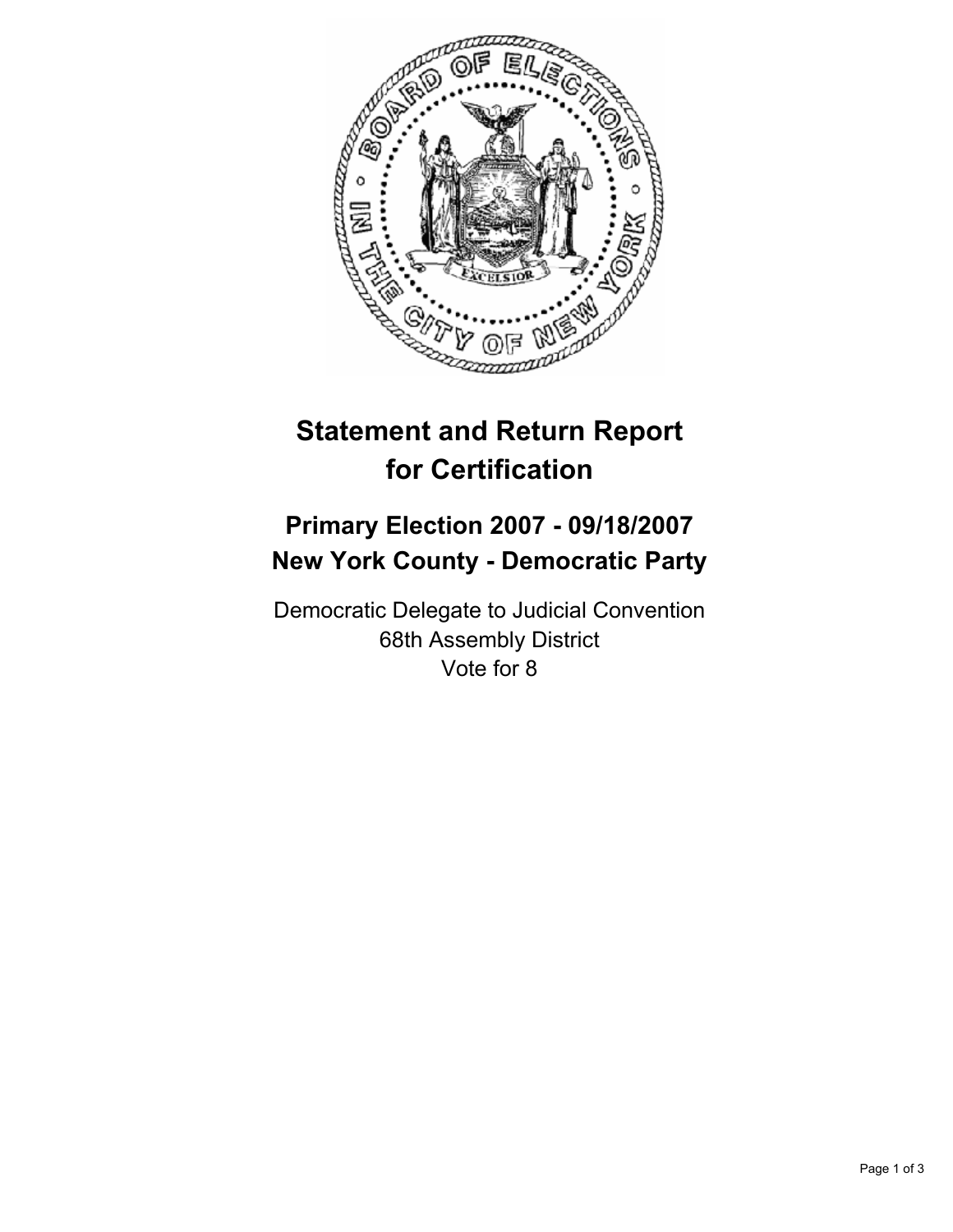

## **Assembly District 68**

| 55<br>41<br>1,676<br><b>CORDELL CLEARE</b><br>652<br>915<br>781<br><b>JOYCE JOHNSON</b><br>758<br>491<br>ELEANOR PETTAWAY<br>587<br>501<br><b>SANDRA RAMOS</b><br>993<br>779<br>627<br>591<br><b>CESAR ORTIZ</b><br>517<br><b>CATHERINE AKHTAR</b><br>449<br>545<br>616<br>1,357<br><b>JOHNNY C RIVERA</b><br>808<br><b>CLARK PENA</b><br>464<br>548<br>650<br>542<br>453<br>595<br>16,895<br><b>Total Votes</b> | <b>EMERGENCY</b>       | $\overline{2}$ |
|------------------------------------------------------------------------------------------------------------------------------------------------------------------------------------------------------------------------------------------------------------------------------------------------------------------------------------------------------------------------------------------------------------------|------------------------|----------------|
|                                                                                                                                                                                                                                                                                                                                                                                                                  | ABSENTEE/MILITARY      |                |
|                                                                                                                                                                                                                                                                                                                                                                                                                  | <b>AFFIDAVIT</b>       |                |
|                                                                                                                                                                                                                                                                                                                                                                                                                  | <b>BILL PERKINS</b>    |                |
|                                                                                                                                                                                                                                                                                                                                                                                                                  |                        |                |
|                                                                                                                                                                                                                                                                                                                                                                                                                  | <b>BRENDA COLON</b>    |                |
|                                                                                                                                                                                                                                                                                                                                                                                                                  | <b>BRENDA BARRETT</b>  |                |
|                                                                                                                                                                                                                                                                                                                                                                                                                  |                        |                |
|                                                                                                                                                                                                                                                                                                                                                                                                                  | <b>WYNTA EBRON</b>     |                |
|                                                                                                                                                                                                                                                                                                                                                                                                                  |                        |                |
|                                                                                                                                                                                                                                                                                                                                                                                                                  | <b>SYLVIA SADLER</b>   |                |
|                                                                                                                                                                                                                                                                                                                                                                                                                  |                        |                |
|                                                                                                                                                                                                                                                                                                                                                                                                                  | RAFAEL RODRIGUEZ       |                |
|                                                                                                                                                                                                                                                                                                                                                                                                                  | <b>RAUL REYES</b>      |                |
|                                                                                                                                                                                                                                                                                                                                                                                                                  | <b>HECTOR SANTANA</b>  |                |
|                                                                                                                                                                                                                                                                                                                                                                                                                  |                        |                |
|                                                                                                                                                                                                                                                                                                                                                                                                                  |                        |                |
|                                                                                                                                                                                                                                                                                                                                                                                                                  | PATRIKA SHERWOOD       |                |
|                                                                                                                                                                                                                                                                                                                                                                                                                  | <b>LYDIA RODRIGUEZ</b> |                |
|                                                                                                                                                                                                                                                                                                                                                                                                                  | <b>JOHN RUIZ</b>       |                |
|                                                                                                                                                                                                                                                                                                                                                                                                                  |                        |                |
|                                                                                                                                                                                                                                                                                                                                                                                                                  |                        |                |
|                                                                                                                                                                                                                                                                                                                                                                                                                  | <b>MANUEL ONATIVIA</b> |                |
|                                                                                                                                                                                                                                                                                                                                                                                                                  | <b>WANDA LATCHMAN</b>  |                |
|                                                                                                                                                                                                                                                                                                                                                                                                                  | PEGGY A MORALES        |                |
|                                                                                                                                                                                                                                                                                                                                                                                                                  | <b>URSULA TORRES</b>   |                |
|                                                                                                                                                                                                                                                                                                                                                                                                                  | <b>LAVERNE GREEN</b>   |                |
|                                                                                                                                                                                                                                                                                                                                                                                                                  |                        |                |